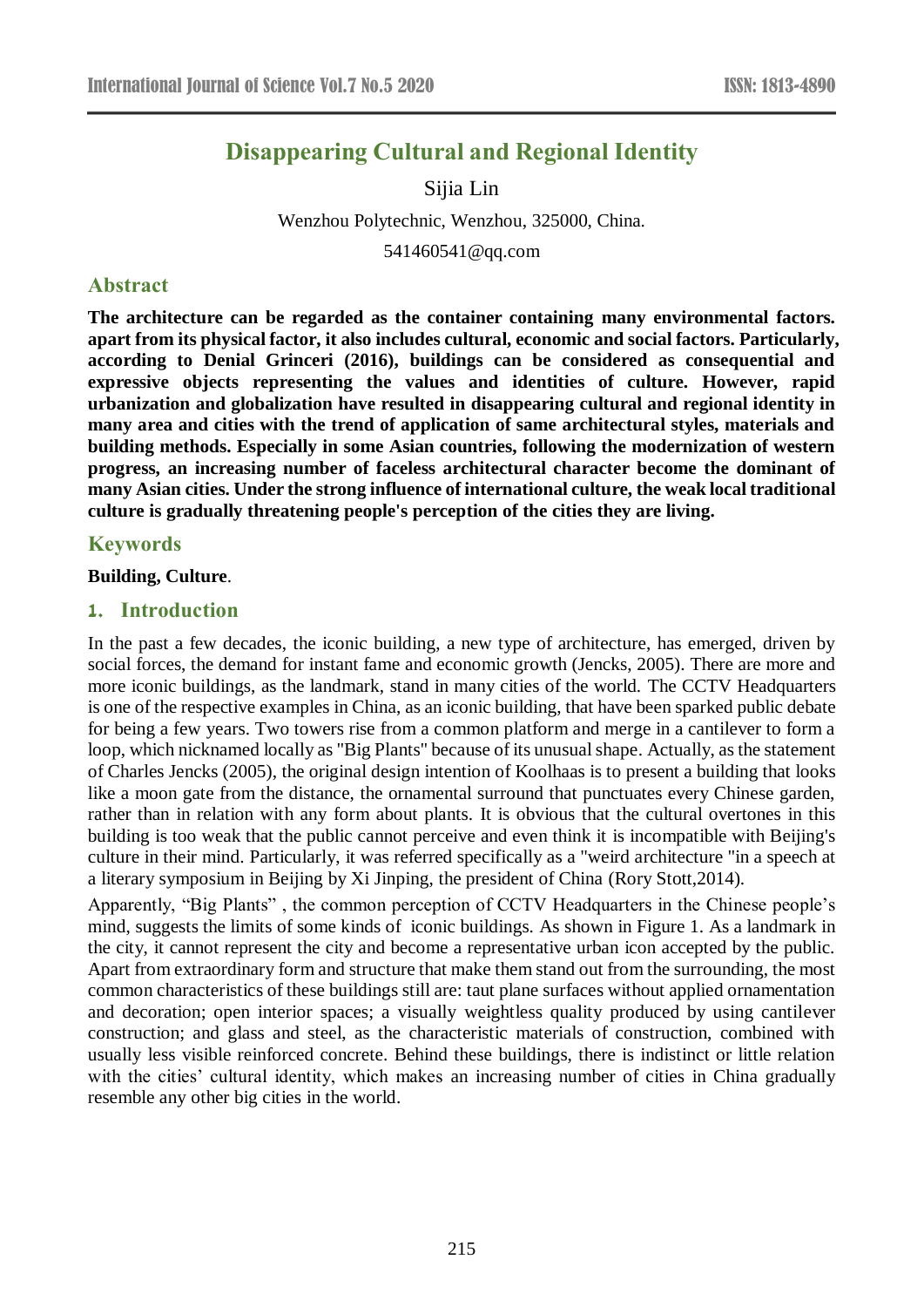

Fig. 1 The CCTV Headquarters

In my view, the projects designed by architects are more than just architecture, it can be significant objects enable people to immediately associate them with the cultural identity of a city or region. In other words, building can be a sign that evoke emotional or spiritual responses, which would be an memory that had existed in the people's mind, and even as a agent the teach people something about the past. Particularly, in today's China where the regional culture gradually weaken and even disappear, the culture under the architecture seemed especially important. The architects have the responsibility to start their design with more consideration of the need of the people and reflection of Chinese cultural value, rather than simple imagination of glitz and exaggerated forms to pursue eyecatching objects. As shown in Figure 2.



Fig. 2 Design and architecture

# **2. Design Scheme Analysis**

Based on the important role that culture play in the architecture, I believe a more reasonable way is to mix classical and modern architectural designs, by extracting traditional elements from classical culture and architecture to create new architectural style that fit in with its location and satisfy all the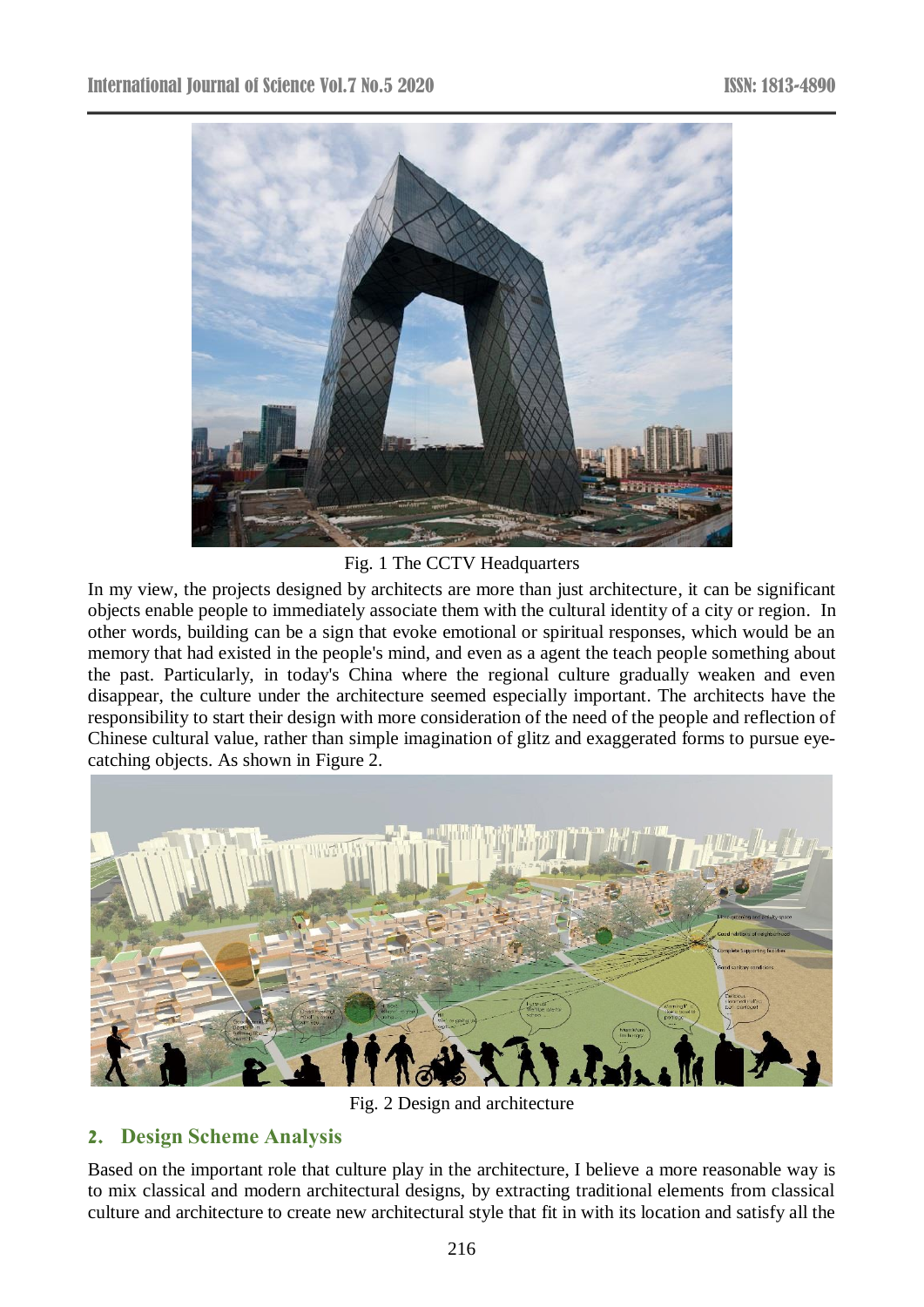local participants and the surrounding residents, rather than a simple way to imitate classical architectural form. In other word, the past is literally given new life as the relationship between past and present is explored.

This strategy is fully illustrated by my project called "The City Wall". It is a design about renovation of an urban village. Urban villages are a unique phenomenon formed due to the rapid urbanization of China, commonly inhabited by the poor and transient with terrible crowded living environment, such as high density of building with multiple storey and narrow alley, which cannot allow enough sunlight to enter the interior of building that is dark and damp year around. This village is located the downtown segments of Xi'an, the ancient capitial known as Chang'an in the Tang dynasty, and specially a part of the site is overlapping with that of the City Wall of Chang'an that has been destroyed for a long time. Considering the significance of its location and the existing problems, I intend to create a long and high profile by stacking different volumes with diverse functions to form a complex and new visual city wall to remind people of this important period in the long history of China. Additionally, the texture of the urban village is maintained and transformed into the facade, which is also the important part in the inhabitant's memory and the process of Chinese development. At same time, large area left to be used as farmland and greening to serve the inhabitant of the urban village as well as the surroundings to enjoy enough sunlight and outdoor activities. All of the elements regarding the city wall, the urban village and the farmland illustrate the various history and culture about the same locality can teach people something about themselves.

Furthermore, through a series of diagrams, these three completed buildings designed by different architects can also prove its validity of this strategy. Regarding their focus on the materials and forms, they demonstrate their unique ideas and approaches in relation with local culture and tradition and bring about new and successful achievement in architecture.

Asakusa Culture and Tourism Center designed by kengo kuma is the first precedent that I want to use to substantiate my arguments. As shown in Figure 3. The center is located at the departure point for tourists of Asakusa temple, accommodating different programs, like information center, exhibition space, sightseeing stand for temple. The new form created by kuma by vertically stack the volumes that extend the Asakusa's neighborhood. It is obvious that the new layered architecture had not existed in conventional Japanese architecture with stacked roofs responding to history.



Fig. 3 Asakusa Culture and Tourism Center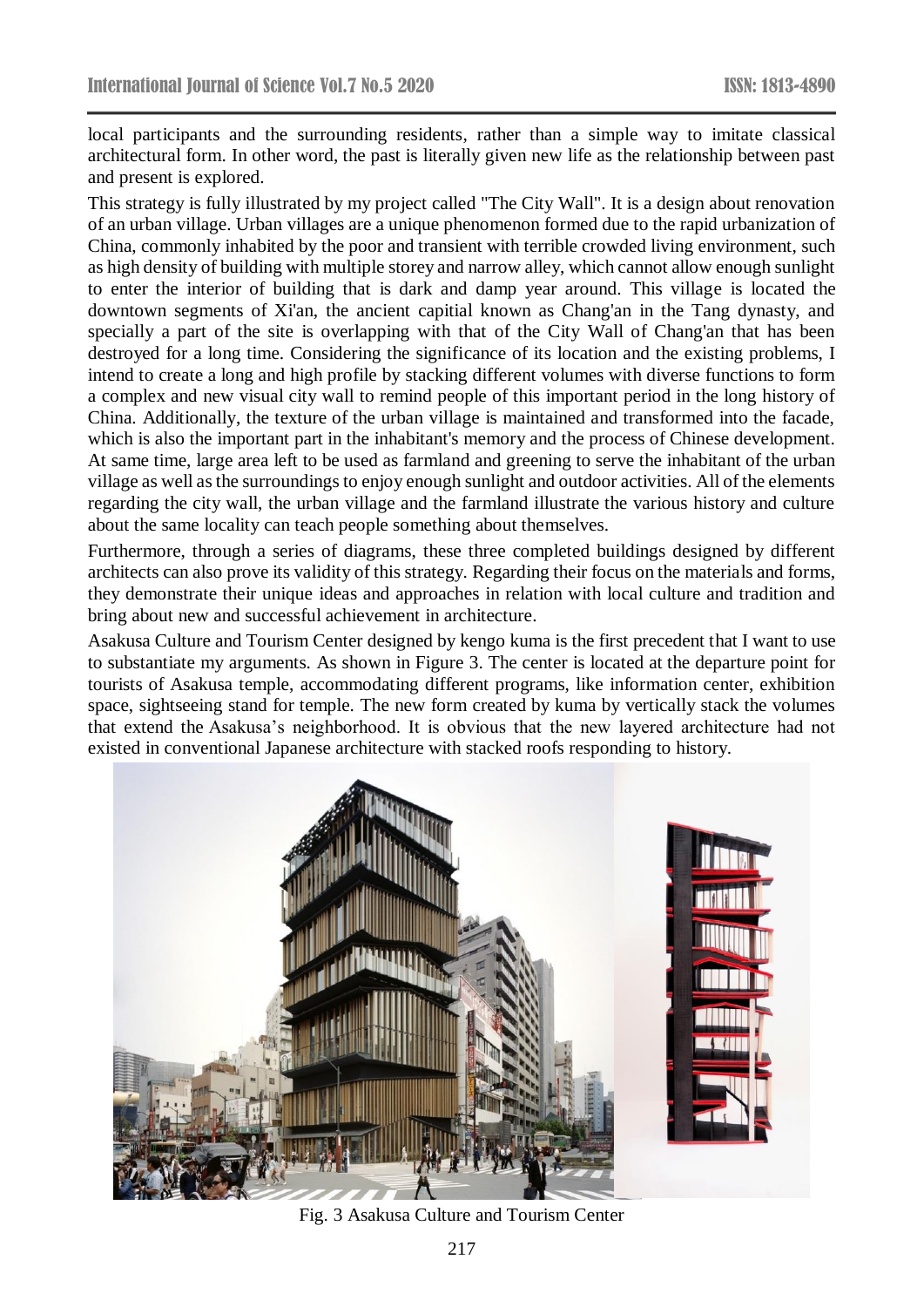

Fig. 4 Glass Farm

Another projects that I tend to illustrate is Glass Farm, designed by MVRDV. The goal is to create a new structure in [Schijndel'](http://www.archdaily.com/tag/schijndel)s market square. In this project, the MVRDV focus on the old form of a traditional [Schijndel](http://www.archdaily.com/tag/schijndel) farm. They finally decide to remain the form by scaling up it that is 1.6 times larger than real size to fitting new site and function including restaurants, shops and wellness centre, and the entire building is covered by glass facade. Additionally, the most interesting point in this design is that the glass facade was printed by the image produced from the photos of the traditional [Schijndel](http://www.archdaily.com/tag/schijndel) farms, and part of this image was treated to became translucent at the height of real windows. At night, the structure will be highlight by the illuminated inside to present its memorable significance. As shown in Figure 4.

Moreover, Ningbo History Museum is a representative and successful example against China's rapid modernization, concerning the distinct way of Wang Shu to stress Chinese traditional culture in architecture. Contrasting with previous projects, the main traditional element that Wang Shu focus is the material about tiles and craftsmanship. Based on Ningbo, a famous city with long history and rich and unique culture, he harmoniously combines the traditional building elements that are salvaged from local traditional building with modern architectural form, and also, importantly, he creates innovative techniques inspired from regional building of "tile wall" and "concrete wall with bamboo splint framework". The tiles that are inherently tied to local origins became the important characteristics and also emerge in his other projects. These special elements could help some locals to find a feeling of home and even some memories about their childhood, because some of which likely is a part of their old house that have been demolished. As shown in Figure 5.



Fig. 5 Ningbo History Museum